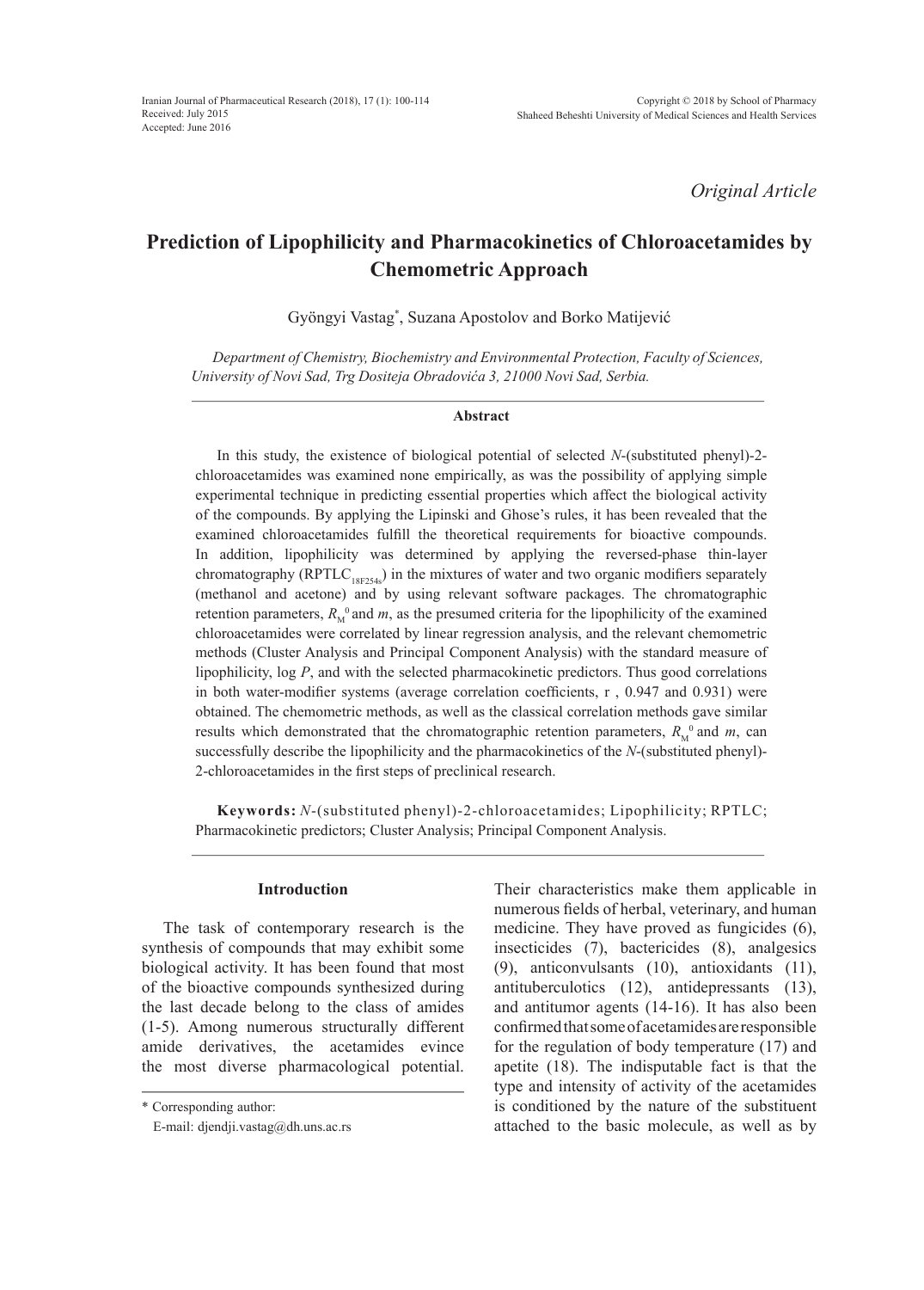| - R<br>Cl <sub>2</sub><br>Ĥ |                    |          |             |  |  |  |  |
|-----------------------------|--------------------|----------|-------------|--|--|--|--|
| Compound                    | <b>Substituent</b> | Compound | Substituent |  |  |  |  |
| 1.                          | H                  | 7.       | 4I          |  |  |  |  |
| 2.                          | 4CH <sub>3</sub>   | 8.       | 4COCH,      |  |  |  |  |
| 3.                          | 4OCH <sub>3</sub>  | 9.       | 4OH         |  |  |  |  |
| 4.                          | 4Cl                | 10.      | 3CN         |  |  |  |  |
| 5.                          | 4Br                | 11.      | 4CN         |  |  |  |  |
| 6.                          | 4F                 | 12.      | 3Br         |  |  |  |  |

 $\int$ 

ſ

ৗ

**Table 1.** Structures of the examined *N*-(substituted phenyl)-2-chloroacetamides. **Table 1.** Structures of the examined *N*-(substituted phenyl)-2-chloroacetamides.

the kind of interactions that the examined compound achieved at the site of action with the environment (19). Discovering, examining, and developing bioactive candidates (drug) with adequate properties carries a lot of risk, investment, and time (20). Bearing this in mind, the rationalization of future agent design could be accomplished by establishing dependencies between its structure, physicochemical properties and activity. The recognition and selection of relevant molecular descriptors which could be linked to the biological activity make this easier. For that purpose the often applied drug-likeness index are the Lipinski's rule of five (Ro5) and the Ghose's rule (GR) (21-25). Among numerous molecular descriptors, lipophilicity acts as the key one for the estimation of the biological activity of the compound. It determines the passage of compounds through the biomenbranes and it is usually defined by the partition coefficient, log 
$$
P
$$
 (logarithm of the ratio of the concentrations of solute in the system 1-octanol-water) (26, 27). Apart from the standard criteria of lipophilicity, log  $P$ , chromatographic retention parameters,  $R_n^0$  and  $m$ , obtained by RPTLC as alternative measures of lipophilicity have been applied (28-32). Also, lipophilicity have been applied (28-32). Also, lipophilicity is closely related to the pharmacokinetic properties (absorption, distribution, metabolism and elimination-ADME) of compound and thereby defines its bioavailability and effectiveness in the organism (33, 34).

Taking into account the diversity of the biological activity of acetamides, the objects of this study are derivatives of *N*-(substituted phenyl)-2-chloroacetamides. Firstly, the studied compounds were checked whether they fulfill the conditions of drug-likeness within the rules of Lipinski and Ghose. Also, the influence of the molecule's structure and the applied organic modifier on the lipopohilicity determined by RPTLC was examined. In order to investigate the possibility of application of the chromatographic parameters of the tested acetamides as measures of their lipophilicity and bioavailability,  $R_M^0$  and *m* were correlated with partition coefficient, log *P*, as well as with important pharmacokinetic parameters  $(P_{\text{eff}}$ , *PPB* and log *BBB*) by linear regression analysis. A more detailed insight into the (dis)similarities between parameters of the Lipinski/Ghose, chromatographically/ mathematically determined lipophilicity and pharmacokinetic properties of *N*-(substituted phenyl)-2-chloroacetamides was acquired by applying two methods of multivariate analysis: cluster analysis, CA, and principal component analysis, PCA.

#### **Experimental**

#### *Materials and Methods*

The structures of the examined derivatives are presented in Table 1. During chromatographic examinations commercial plates (RP-18W/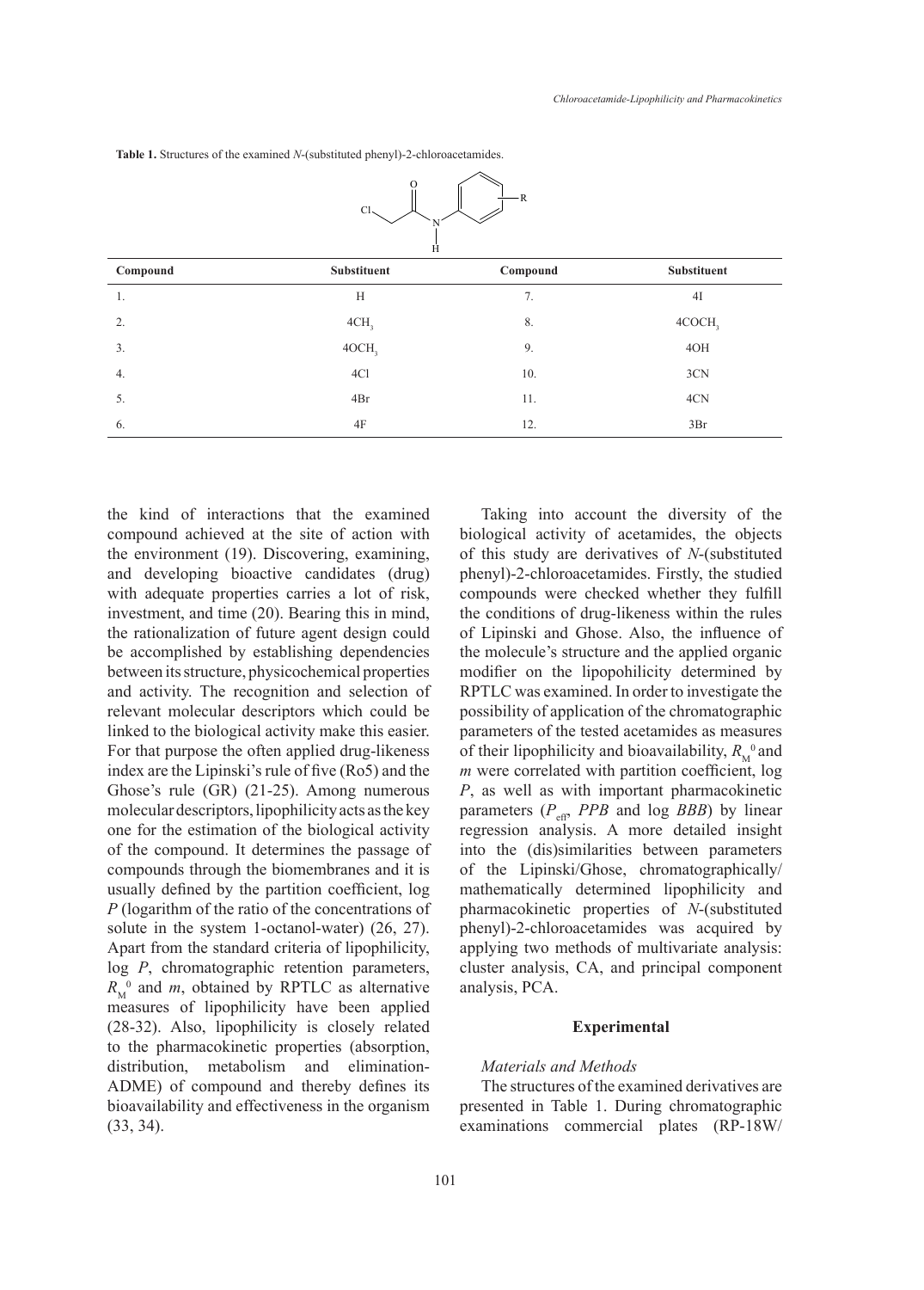| $\overline{\phantom{a}}$<br>$\bf R$ | $\mathbf{M}\mathbf{W}$ | nON            | <br>. .<br>nOHNH | natoms | <b>MR</b> |
|-------------------------------------|------------------------|----------------|------------------|--------|-----------|
|                                     |                        |                |                  |        |           |
| H                                   | 169.611                | $\overline{c}$ |                  | 19     | 43.76     |
| 4CH <sub>3</sub>                    | 183.638                | $\overline{2}$ |                  | 22     | 49.66     |
| 4OCH <sub>3</sub>                   | 199.637                | 3              |                  | 23     | 51.01     |
| 4Cl                                 | 204.056                | 2              |                  | 19     | 48.37     |
| 4Br                                 | 248.507                | $\overline{2}$ |                  | 19     | 51.46     |
| 4F                                  | 187.601                | 2              |                  | 19     | 44.17     |
| 4I                                  | 295.507                | $\overline{2}$ |                  | 19     | 56.26     |
| 4COCH <sub>3</sub>                  | 211.648                | 3              |                  | 24     | 55.01     |
| 40H                                 | 185.61                 | 3              | $\overline{2}$   | 20     | 45.58     |
| 3CN                                 | 194.621                | 3              |                  | 20     | 49.86     |
| 4CN                                 | 194.621                | 3              |                  | 20     | 49.86     |
| 3Br                                 | 248.507                | $\overline{2}$ |                  | 19     | 51.46     |

**Table 2.** Computed molecular descriptors of studied *N*-(substituted phenyl)-2-chloroacetamides.

MW: molecular weight; nON: number of hydrogen bond acceptor; nOHNH: number of hydrogen bond donor; natoms: the total number of atoms in molecule; MR: molar refractivity.

UV<sub>254</sub> Macherey-Nagel GmBH and Co., Duren, Germany) were used as the stationary phase. Mixtures of LC grade organic modifiers (J. T. Baker, Deventer, the Netherlands) and filtered bi-distilled water were used as the mobile phase.

#### *RPTLC conditions*

The tested chloroacetamides were dissolved in ethanol (analytical purity) in concentration 2 mg mL $^{-1}$ . About 0.2 µL of freshly prepared solution of each compound was spotted on the plates which were then developed by the ascending technique in the unsaturated chambers at room temperature with an aqueous solutions of two organic modifiers: methanol ( $\varphi = 0.34$  $- 0.56$ , v/v) and acetone ( $\varphi = 0.34 - 0.56$ , v/v). The visualization of the tested compounds on the dried developed plates was performed under a UV light at  $\lambda$  = 254 nm. In both applied modifiers for each composition three chromatograms were developed and then the average  $R_f$  values were calculated.

#### *Processing of results*

The obtained experimental data were processed by Origin 6.1 software. The values of the partition coefficient, log *P*, were calculated using virtual Computational Chemistry Laboratory, VCCLAB (35). Molecular descriptors and values of pharmacokinetic predictors were obtained using Molinspiration, ChemSilico and SimulationPlus online programs

(36-38). The CA and PCA procedures were performed by Statistica v.12 software (StatSoft Inc., Tulsa, OK, USA).

#### **Results and Discussion**

*Accordance of N-(substituted phenyl)-2 chloroacetamides with the drug-likeness rules*

Relying on the already confirmed biological activity of many chloroacetamide derivatives, the possibility that the studied *N*-(substituted phenyl)-2-chloroacetamides have bioactive potential was examined unempirically by two drug-likeness index: the Lipinski's rule of five and the Ghose's rule. According to the Lipinski's rule of five, a potentially biologically active substance should have: molecular weight  $\leq 500$ ; number of hydrogen bond donor  $\leq 5$ ; number of hydrogen bond acceptor  $\leq 10$  (2×5) and values of calculated  $\log P \leq 5$ . Similarly, in compliance with the Ghose's rule a bioactive agent should possess: molecular weight within 160-480; values of calculated log *P* between -0.4 and 5.6; the total number of atoms in molecule within 20-70 and molar refractivity in the range 40-130 (21, 22).

In Tables 2 and 3 the appropriate molecular descriptors of the investigated chloroacetamides are listed.

It is noticeable from Table 3 that for the same compound different values of partition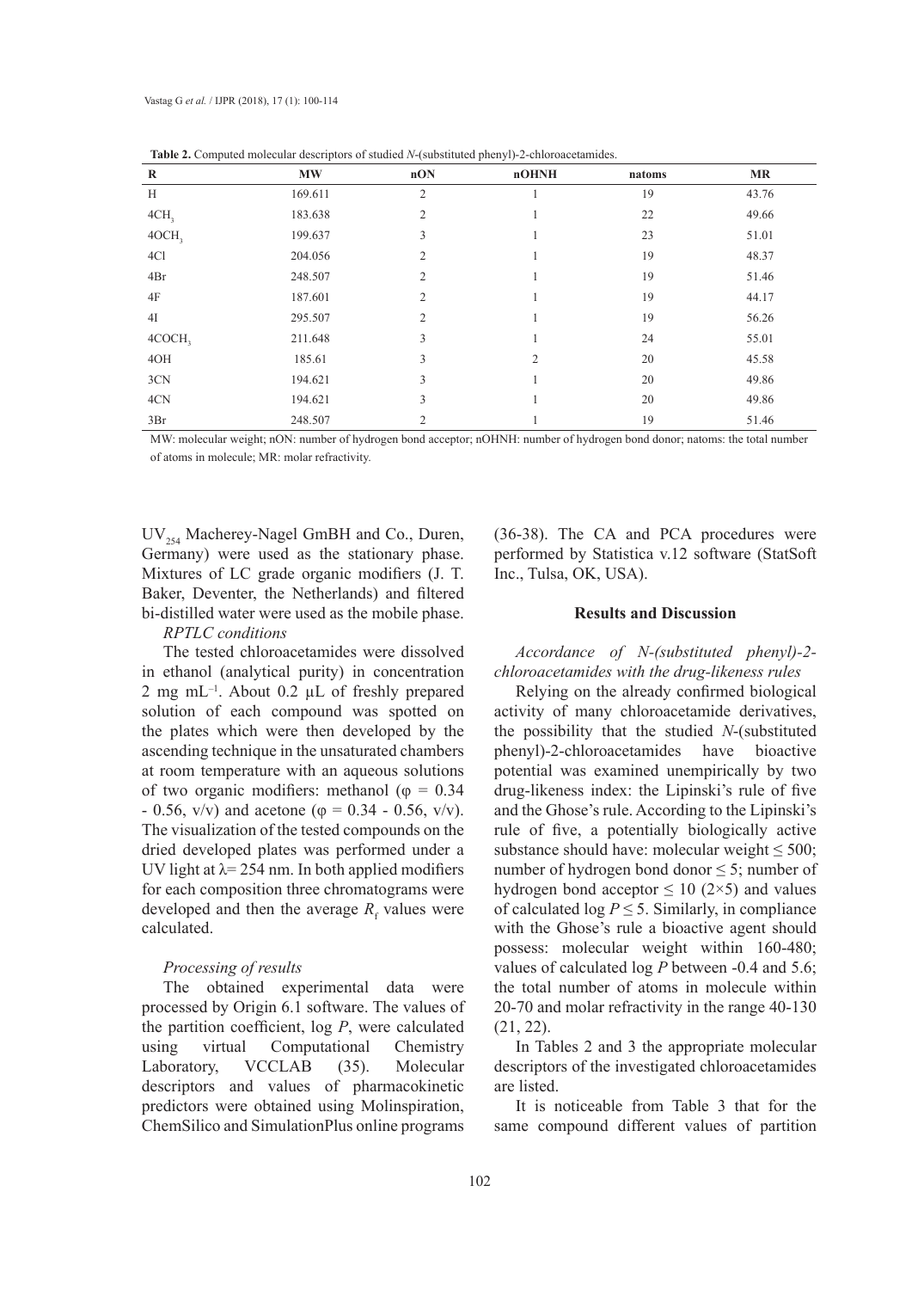| $\boldsymbol{R}$   | $\text{AClog } P$ | Alog $P$ | Alog $Ps$ | Mlog P | milog $P$ | kowwin | log P <sub>ch.s</sub> | Xlog $P_3$ |
|--------------------|-------------------|----------|-----------|--------|-----------|--------|-----------------------|------------|
| H                  | 1.77              | 1.70     | 1.73      | 1.95   | 1.72      | 1.68   | 1.64                  | 1.63       |
| 4CH <sub>3</sub>   | 2.08              | 2.18     | 1.87      | 2.25   | 2.17      | 2.23   | 2.31                  | 1.99       |
| 4OCH <sub>3</sub>  | 1.66              | 1.68     | 1.69      | 1.68   | 1.78      | 1.76   | 1.86                  | 1.67       |
| 4Cl                | 2.38              | 2.36     | 2.39      | 2.52   | 2.40      | 2.32   | 2.59                  | 2.26       |
| 4Br                | 2.47              | 2.44     | 2.42      | 2.66   | 2.53      | 2.57   | 2.79                  | 2.32       |
| 4F                 | 1.83              | 1.90     | 2.00      | 2.37   | 1.88      | 1.88   | 1.91                  | 1.73       |
| 4I                 | 2.70              | 2.72     | 2.94      | 2.81   | 2.81      | 2.85   | 3.21                  | 2.28       |
| 4COCH <sub>3</sub> | 1.69              | 1.43     | 1.59      | 1.89   | 1.62      | 1.36   | 1.65                  | 1.86       |
| 4OH                | 1.47              | 1.43     | 0.97      | 1.38   | 1.24      | 0.85   | 1.32                  | 1.27       |
| 3CN                | 1.58              | 1.57     | 1.53      | 1.59   | 1.45      | 1.78   | 1.50                  | 1.82       |
| 4CN                | 1.58              | 1.57     | 1.54      | 1.59   | 1.48      | 1.78   | 1.52                  | 1.35       |
| 3Br                | 2.47              | 2.44     | 2.42      | 2.66   | 2.51      | 2.57   | 2.78                  | 2.94       |

**Table 3.** Software calculated log *P*-values of tested chloroacetamides.  $\ddot{d}$  different positions in the values of partition coefficients (-Br and -CN).

coefficient, log *P*, as standard measure of lipophilicity, were obtained. This is the result of applying different mathematical methods for calculating log *P*. Independently of the mathematical calculating process the highest value of partition coefficient was obtained for compound with -I as substituent, and the lowest  $R_M = \log \left( \frac{1}{R} \right)$ value was registered for compound with -OH group. Also, almost no difference was found for compound with the same substituent in different positions in the values of partition coefficients (-Br and -CN).

In total, the data shown in Tables 2 and 3 indicate that the examined derivatives have theoretical predisposition for some activity in biological medium because they fulfill the  $R_M = R_M^0$ Lipinski's rule of five and also mainly fit into the Ghose's rule. Due to the fact that lipophilicity represents the most common indicator of the biological activity of the compound, it was further examined in more detail for derivatives of chloroacetamides. , represents the chromatographic retention constant, while the slope of  $\mathcal{C}$ , represents the chromatographic retention constant, while the slope of  $\mathbb{R}$ 

*Determination of lipophilicity of chloroacetamide derivatives by RPTLC*

The interactions which the compound makes with its surroundings are very similar to those that it can establish with mobile and stationary phase during chromatographic analysis. With this in mind, evaluating lipophilicity of the tested chloroacetamides was carried out by RPTLC in water mixtures of one protic solvent (methanol)

and one aprotic solvent (acetone) separately, ed. This is the result with changing amount of the used solvents. separately, with changing amount of the used solvents.

athematical methods From the experimentally obtained  $R_f$  values, for each composition of the mobile phase,  $R_{\text{M}}$ values were calculated according to the Equation:

$$
R_{\rm M} = \log\left(\frac{1}{R_{\rm f}} - 1\right) \tag{1}
$$

partition coefficients The relationships between the retention values,  $\overline{R}$ ,  $\overline{R}$ ,  $\overline{R}$ ,  $\overline{R}$ partition coefficients The relationships between the retention values,  $R_M$ , of the compound and the volume *vn* in Tables 2 and 3 fraction of the organic modifier in the mobile phase, *φ*, were given by:

$$
R_{\rm M} = R_{\rm M}^0 + m\varphi \tag{2}
$$

e compound, it was Where intercept,  $R_M^0$ , represents the unit of the organic model is the organic model of the organic model is the organic model in the organic model is the organic model in the organic model in the org chromatographic retention constant, while the detail for derivatives chromatographic retention constant, while the slope of the linear plot,  $m$ , which is the change in  $R_M$  is caused by the unit of the organic modifier *is the seconcentration in the mobile phase and depends*  $\frac{N_M \text{ is caused by the unit of the organic moment}}{N_M \text{ is a constant of the initial velocity}}$ es by RPTLC on the properties of the solute. Commonly, it is related to the specific hydrophobic surface area of the compound (39). Chromatographic parameter *m* can be applied as alternative measure of lipophilicity, also (40, 41).

> Values of these parameters obtained for chloroacetamides in the used modifiers are given in Table 4.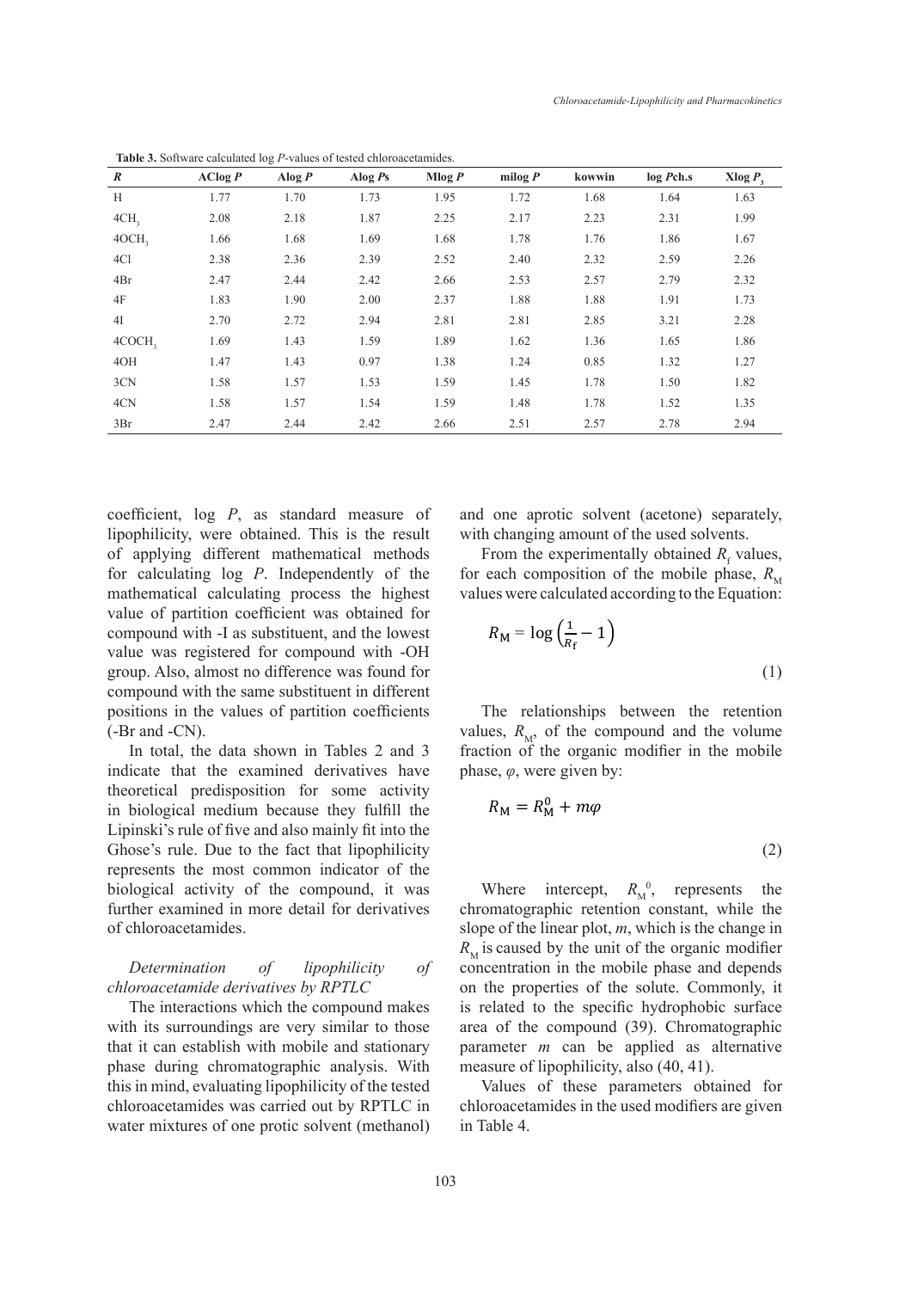|          | $\overline{\mathbf{s}}$ | 0.026                       | 0.028                       | 0.033                       | 0.040                       | 0.025                       | 0.012                       | 0.041                       | 0.022                       | 0.009                       | 0.019                       | 0.033                       | 0.030                       |
|----------|-------------------------|-----------------------------|-----------------------------|-----------------------------|-----------------------------|-----------------------------|-----------------------------|-----------------------------|-----------------------------|-----------------------------|-----------------------------|-----------------------------|-----------------------------|
|          | $\blacksquare$          | 0.984                       | 0.989                       | 0.983                       | 0.984                       | 0.994                       | 0.998                       | 0.986                       | 0.992                       | 0.998                       | 0.991                       | 0.976                       | 0.991                       |
| acetone  | $\boldsymbol{n}$        | $-2.225$<br>( $\pm 0.285$ ) | $(\pm 0.220)$<br>$-2.583$   | $-2.431$<br>( $\pm 0.258$ ) | $-2.945$<br>( $\pm 0.313$ ) | $-3.175$<br>( $\pm 0.195$ ) | $-2.440$<br>( $\pm 0.095$ ) | $-3.375$<br>( $\pm 0.323$ ) | $-2.396$<br>( $\pm 0.173$ ) | $-1.865$<br>( $\pm 0.068$ ) | $-2.278$<br>( $\pm 0.218$ ) | $-2.033$<br>( $\pm 0.263$ ) | $-3.105$<br>( $\pm 0.238$ ) |
|          | $R_{\rm M}^{~~0}$       | $1.106$<br>( $\pm 0.132$ )  | $1.370$<br>( $\pm 0.097$ )  | $1.130$<br>( $\pm 0.115$ )  | $1.636$<br>( $\pm 0.139$ )  | $(\pm 0.087)$<br>1.849      | $1.341$<br>( $\pm 0.042$ )  | $(\pm 0.143)$<br>1.963      | $1.118$<br>( $\pm 0.077$ )  | $0.763$<br>( $\pm 0.030$ )  | $1.186$<br>( $\pm 0.101$ )  | $1.074$<br>( $\pm$ 0.117)   | $1.780$<br>( $\pm 0.105$ )  |
|          | $\overline{s}$          | 0.046                       | 0.025                       | 0.045                       | 0.052                       | 0.037                       | 0.033                       | 0.046                       | 0.045                       | 0.025                       | 0.030                       | 0.014                       | 0.043                       |
|          | $\blacksquare$          | 0.980                       | 0.996                       | 0.983                       | 0.984                       | 0.993                       | 0.991                       | 0.990                       | 0.984                       | 0.997                       | 0.996                       | 0.999                       | 0.991                       |
| methanol |                         | $(\pm 0.268)$<br>$-2.309$   | $-2.673$<br>( $\pm 0.146$ ) | $-2.478$<br>( $\pm 0.265$ ) | $-2.944$<br>( $\pm 0.306$ ) | $-3.137$<br>( $\pm 0.218$ ) | $-2.486$<br>( $\pm 0.192$ ) | $-3.282$<br>( $\pm 0.266$ ) | $-2.549$<br>( $\pm 0.263$ ) | $-3.032$<br>( $\pm 0.154$ ) | $-2.726$<br>( $\pm 0.182$ ) | $-2.749$<br>( $\pm 0.086$ ) | $-3.151$<br>( $\pm 0.251$ ) |
|          | $R_{\rm M}^{~~0}$       | $1.171$<br>( $\pm 0.123$ )  | $(\pm 0.067)$<br>1.542      | $1.247$<br>( $\pm 0.122$ )  | $1.788$<br>( $\pm 0.140$ )  | $(\pm 0.100)$<br>1.951      | $1.354$<br>( $\pm 0.088$ )  | $2.124$<br>( $\pm 0.122$ )  | $1.275$<br>( $\pm 0.121$ )  | $1.577$<br>(±0.069)         | $(\pm 0.082)$<br>1.362      | $1.382$<br>( $\pm 0.039$ )  | $1.958$<br>( $\pm 0.115$ )  |
| ĸ        |                         | Η                           | 4CH,                        | 4OCH,                       | Q1                          | 4Br                         | 4F                          | $\overline{+}$              | 4COCH,                      | 4OH                         | 3CN                         | 4CN                         | 3Br                         |

**Table 4.** Parameters of the chromatographic equations  $R_M^0$ ,  $m$ , r and sd obtained for chloroacetamides in used modifiers.

High values of the regression coefficients, r, confirmed the validity of the linear dependencies in the chosen field of experimental work, were established between the retention parameter,  $R_{\text{M}}$ , and the volume fraction of the organic modifier, *φ*.

It can be noticed from Table 4 that the nature of the substituent affects more the values of

chromatographic parameters  $R_M^0$  and *m* of analyzed chloroacetamides than the used organic modifier. Moreover, *m* values follow values of  $R_M^0$  and therefore the existence of the relations between these chromatographic parameters was assumed (Table 5).

The presumption that the chromatographic parameters,  $R_M^0$  and  $m$ , depend on the same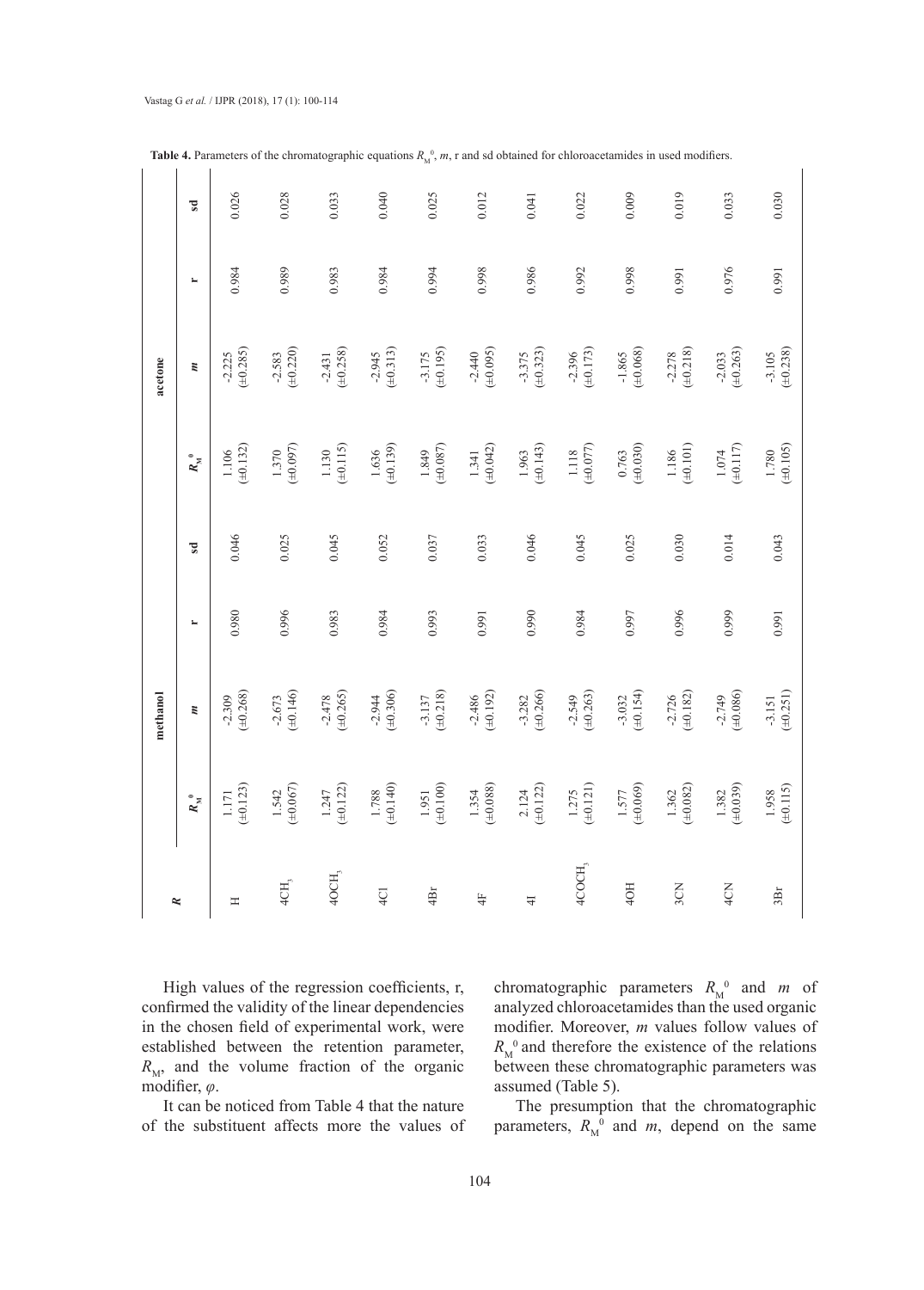| modifier |                       | equation                                   |       | sd    |
|----------|-----------------------|--------------------------------------------|-------|-------|
| methanol | polar substituents    | $R_{\rm M}$ <sup>0</sup> = -0.450 - 1.649m | 0.993 | 0.029 |
|          | nonpolar substituents | $R_{\rm M}^{0}$ = -1.065 - 1.053m          | 0.999 | 0.018 |
| acetone  | all substituents      | $R_{\rm M}^{0}$ = -0.595 – 0.760m          | 0.981 | 0.075 |

**Table 5.** Equations of  $R_M^0$  - *m* relationships of examined chloroacetamides in used modifiers.

physico-chemical characteristics is confirmed by high values of the regression coefficient of their linear correlation. This phenomenon was noted in literature, earlier (42). Additionally a separation of the compounds based on the polarity of substituents (Figure 1) was observed in methanol as modifier. This did not happen in linear dependent of *RM*<sup>1</sup> acetone because it is less polar than the methanol, and thus less sensitive to detect the differences in the polarity of the substituents (Figure 2). nonpolar substituents *R*<sup>M</sup> 0 = -1.065 – 1.053*m* 0.999 0.018

*Relationship between the standard measure of lipophilicity,* log *P, and chromatographic*  parameters,  $R_M^{\;\; 0}$  and m

With the idea to examine whether the chromatographic parameters,  $R_M^0$ , and *m* could be applied as valid measures of lipophilicity of parameters, *Parameters* the studied chloroacetamide derivatives, these and  $m$ , determined by high values of the regression coefficient of the regression coefficient of the regression coefficient of the regression coefficient of the regression c two parameters were correlated firstly with the software calculated partition coefficient,  $\log P$ , as The best a standard criteria of lipophilicity applying linear determined regression analysis. Derivatives with substituents was model of the not happen in action of the substituents was polar than the material of the substituents was polar than the substituents. at the position 3 were not included in correlations, because the mathematical procedure could not correlation

register the influence of substituent's different position on the lipophilicity of compound.

Figures 3 and 4 show obtained dependences AClog  $P - R_M^0$  and AClog  $P - m$  in methanol as a modifier, respectively.

From Figures 3 and 4 the existence of linear dependence can be seen between experimentally  $(R_M^0$  and *m*) and mathematically (log *P*) determined lipophilicity of examined chloroacetamides. As previously noted, a grouping was again registered in methanol, of compounds based on the polarity of their substituent, which was not the case in acetone.

In Table 6, the correlation matrix is given which was obtained as a result of the linear regression analysis between the chromatographic parameters of the examined compounds,  $R_M^0$ and *m*, determined in both modifiers used and various log *P*-values.

The best agreement with the experimentally determined lipophilicity, parameters  $R_M^0$  and *m* was shown by AClog *P* among all the calculated values of the partition coefficients and the lowest correlation on average was shown by *kowwin*.



**Figure 1.**  $R_M^0$  - *m* dependency obtained in methanol. **Figure 2.**  $R_M^0$ **Figure 2.** *R*<sup>M</sup>



mol. **Figure 2.**  $R_M^0$  - *m* dependency obtained in acetone.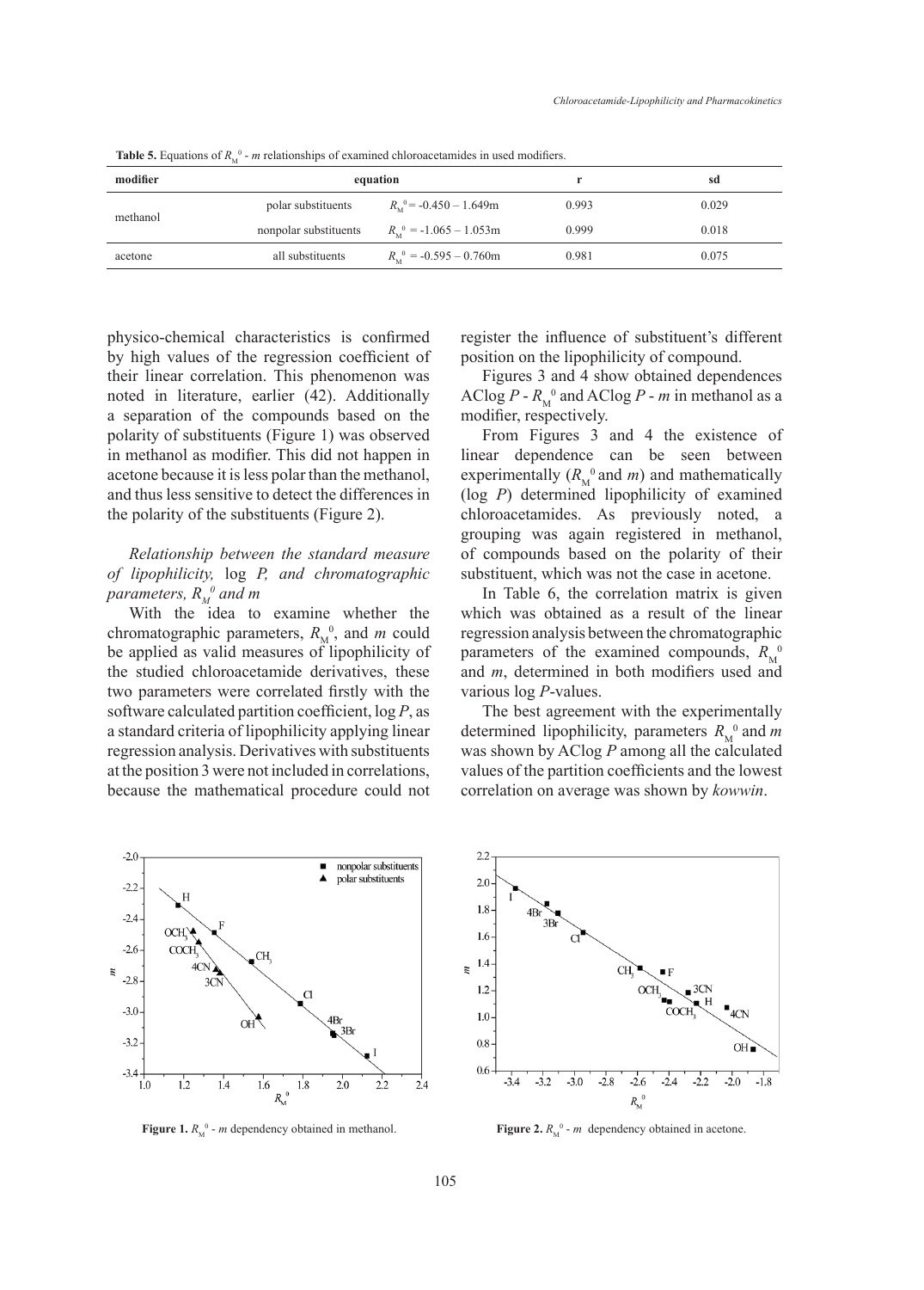



**Figure 3.** Relationship between  $R_M^0$  values obtained in methanol and AClog *P.*

rational in **Figure 4.** Relationship between *m* values obtained in methanol and AClog *P*. **Figure 4.** Relationship between *m* values obtained in methanol and AClog *P.*

### *Determination of the pharmacokinetic predictors of chloracetamide derivatives*

The early stages of rational design of the biologically active agents require knowledge and understanding of their pharmacokinetics. ADME properties of the compound are crucial for assessing the effectiveness in biological medium (43). One of the most frequent reasons for failure of the bioactive candidates in clinical development is their poor bioavailability. Bioavailability represents the ratio of the unchanged drug administered by the route of interest and after administration direct into the systemic circulation (44). Therefore, it is expected that intravenous administration is

preferred (100% bioavailability), but this is often due to practical reasons replaced by oral administration. Consequently, the biologically adiministration. Consequently, the biologically active compound is subjected to various changes before reaching the site of action and it is necessary to have information about its intestinal absorption. This represents the passage of the compound across the outer mucosal  $\frac{1}{2}$ membranes of the gastrointestinal tract (45). The pharmacokinetic parameter that characterizes the rate of human intestinal absorption of compounds after oral administration is the human effective permeability in jejunum,  $P_{\text{eff}}$  (46). Compounds diffuse through the membrane of enterocytes so their permeability, and hence  $P_{\text{eff}}$  values increase  $\mathbf{F}_{\mathbf{a}}$  and  $\mathbf{a}$  and  $\mathbf{a}$  the existence of linear dependence can be seen between experimental

|            |                    |                    |         | r                     |                    |                  |
|------------|--------------------|--------------------|---------|-----------------------|--------------------|------------------|
|            |                    | methanol           |         | acetone               |                    |                  |
| log P      |                    | polar substituents |         | nonpolar substituents | all substituents   |                  |
|            | $R_{M}^{\ \theta}$ | $\boldsymbol{m}$   | $R_M^0$ | $\boldsymbol{m}$      | $R_{M}^{\ \theta}$ | $\boldsymbol{m}$ |
| AClog P    | 0.976              | 0.971              | 0.992   | 0.991                 | 0.976              | 0.970            |
| Alog $P$   | $--$               | $---$              | 0.990   | 0.985                 | 0.958              | 0.934            |
| Mlog P     | 0.876              | 0.860              | 0.946   | 0.944                 | 0.957              | 0.929            |
| milog $P$  | 0.973              | 0.985              | 0.996   | 0.992                 | 0.982              | 0.981            |
| Alog $Ps$  | 0.969              | 0.950              | 0.937   | 0.934                 | 0.977              | 0.957            |
| log Pch.s  | 0.940              | 0.960              | 0.994   | 0.990                 | 0.976              | 0.981            |
| kowwin     | 0.764              | 0.732              | 0.987   | 0.983                 | 0.954              | 0.910            |
| Xlog $P_3$ | 0.844              | 0.858              | 0.955   | 0.958                 | 0.927              | 0.958            |

**Table 6.** Correlation matrix between various log *P*-values and chromatographic parameters,  $R_M^0$  and m. **polar substituents nonpolar substituents all substituents**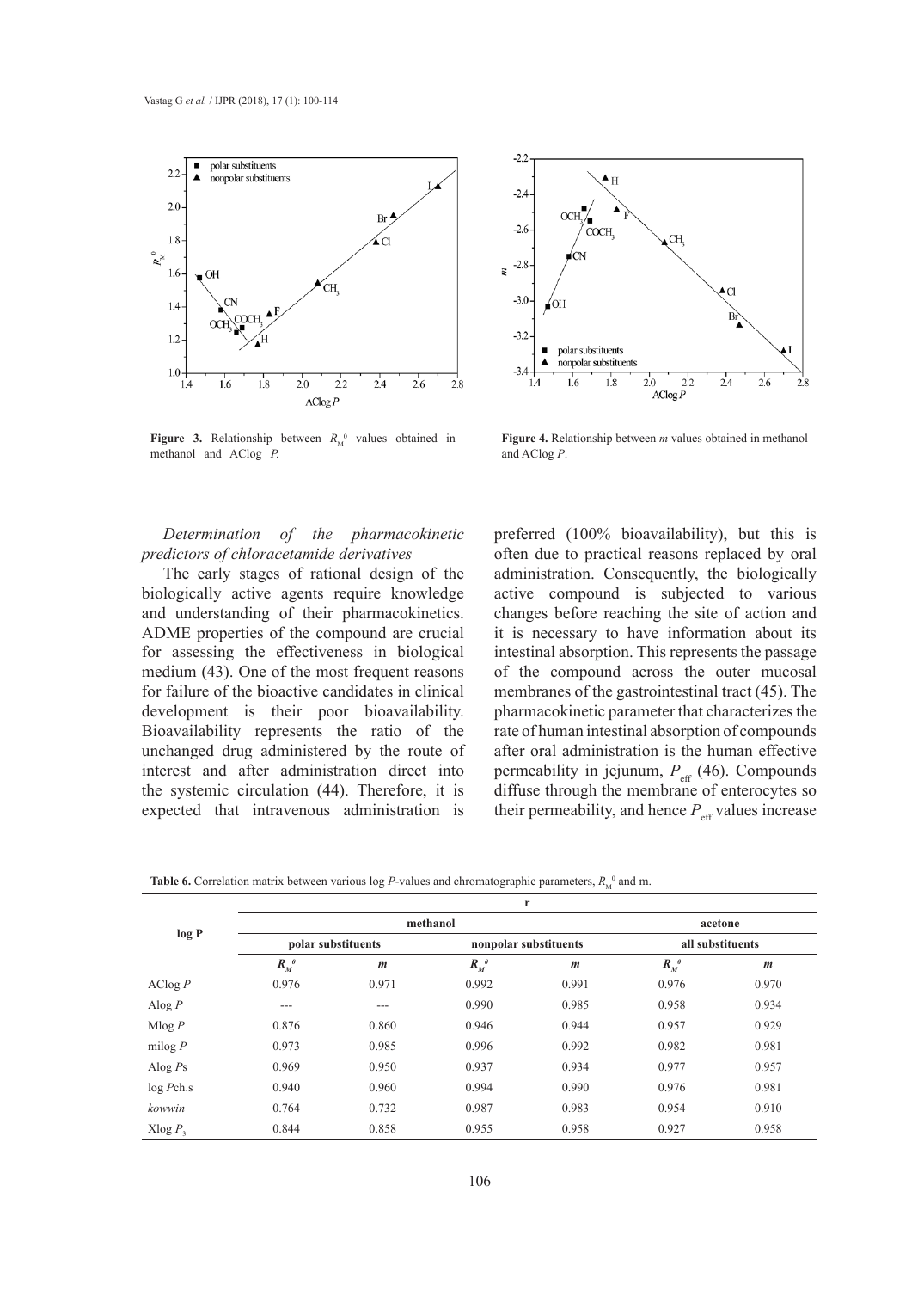| $\boldsymbol{R}$  | $\textit{P}_{\rm eff}$ | <b>PPB</b> | $log$ <i>BBB</i> |
|-------------------|------------------------|------------|------------------|
| H                 | 3.536                  | 45.46      | 0.20             |
| 4CH <sub>3</sub>  | 4.243                  | 76.38      | 0.31             |
| 40CH <sub>3</sub> | 3.254                  | 64.10      | 0.13             |
| 4Cl               | 4.857                  | 80.00      | 0.42             |
| 4Br               | 5.213                  | 84.80      | 0.47             |
| 4F                | 4.559                  | 63.51      | 0.24             |
| 4I                | 5.579                  | 91.06      | 0.58             |
| 4COCH,            | 3.679                  | 61.70      | 0.14             |
| 40H               | 1.956                  | 41.59      | 0.04             |
| 3CN               | 2.366                  | 62.42      | 0.03             |
| 4CN               | 3.102                  | 62.42      | 0.03             |
| 3Br               | 4.546                  | 84.80      | 0.47             |

**Table 7.** Calculated pharmacokinetic predictors of the examined chloroacetamides.

with their lipophilicity  $(47)$ .

After reaching the systemic blood circulation, the compound could be more or less bound to plasma proteins. The ratio of its concentration bound to the protein and its total concentration is defined as protein plasma binding affinity, *PPB*.

Only free fraction of the compound passes through the cell membrane and binds to the appropriate molecular target (48). Hence, the compound's activity and efficiency depend on the degree and the extent of binding to the plasma proteins. The bound fraction correspond depot which release compound slowly as the unbound form when the unbound form is metabolized. The compound that acts in the central nervous system (CNS) needs to cross the blood–brain barrier (BBB). The possibility of the application of the compound as a potential neurological agent is delineate by the ratio of drug concentration in the brain and drug concentration in the blood log *BBB* (49). Compounds with log *BBB* > 0.3 pass through blood brain barrier readily, while log *BBB* < -1 indicates a blocking of the penetration (50).

Taking into account the significance of knowing the pharmacokinetics in predicting bioactivity of substances, some important pharmacokinetic predictors of the tested chloroacetamide derivatives were calculated applying the software packages Chemsilico and Simulation (Table 7).

As can be seen from Table 7, the most lipophilic derivative (-I as substituent) has the highest value of  $P_{\text{eff}}$  and as it was expected the lowest absorption evince the most polar compound (-OH group as substituent). Furthermore, while reviewing the values of *PPB,* it was noticed that the compound with -I as substituent exhibits the greatest affinity for binding to plasma proteins. The largest amounts of the unbound compound arrive to the surrounding tissue in the case of derivative with -OH group. Also, the derivatives with alkyl and halogen substituents show the greatest possibility of application as neurological agents (log *BBB* > 0.3).

## *Correlation of pharmacokinetic predictors*  and chromatographic parameters,  $R_M^{\;\;\;\,0}$  and m

Taking into account the fact that the lipophilicity of the compound is closely related to its pharmacokinetics, chromatographic parameters,  $R_M^0$  and *m*, as the presumed measures of lipophilicity of the tested chloroacetamides were correlated with three pharmacokinetic predictors  $P_{\text{eff}}$ , *PPB* and log *BBB* applying linear regression analysis. Figures 5 and 6 illustrate the obtained correlations of  $R_M^0$  and *m* determined in acetone with pharmacokinetic predictor log *BBB* and results of all established relationships are presented in Table 8.

Figures 5 and 6 as well as data in Table 8 confirm that linear regression analysis gave satisfactory correlations of  $R_M^0$  and *m* with the selected pharmacokinetic predictors. Also, again it can be observed separating of compounds in methanol which is previously explained.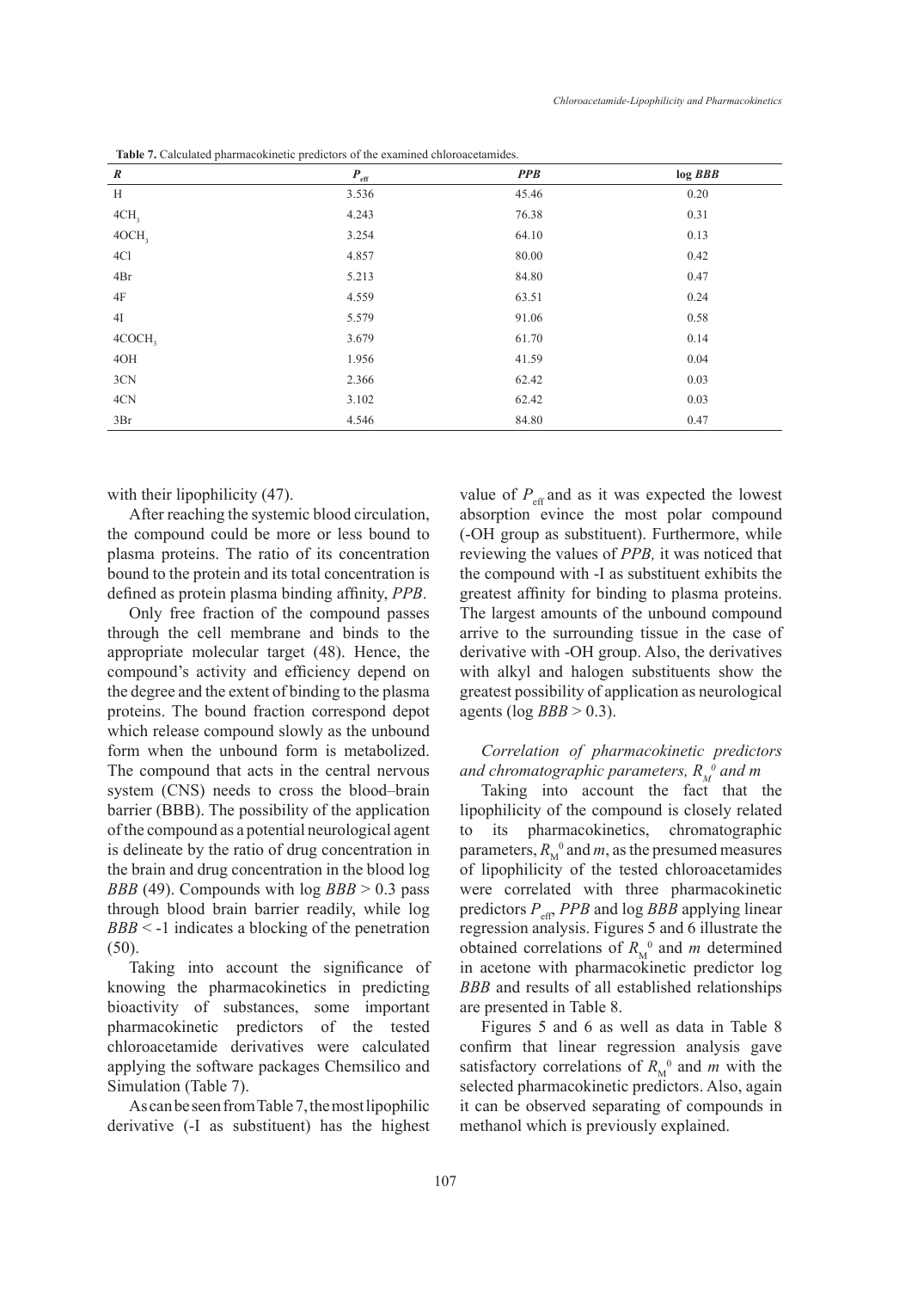

**Figure 5.** Relationship between  $R_M^0$  values obtained in acetone and log *BBB*.



d in acetone **Figure 6.** Relationship between *m* values obtained in acetone and log *BBB*.

From results represented in Table 8, it can be seen that the chromatographic parameter,  $R_{\rm M}^{0}$ <sup>0</sup> obtained in both used modifiers achieve better relationships with all pharmacokinetic predictors than parameter *m*. Also, among all the calculated predictors,  $P_{\text{eff}}$  gave the highest agreement with both chromatographic parameters. The obtained results indicates that RPTLC parameters could be used successfully in preliminary tests of potential bioactivity of *N*-(substituted phenyl)- 2-chloroacetamides.

### *Establishing relationships between different indicators of bioactivity applying multivariate methods*

In addition to the method of linear regression, in order to gain a better insight into the relationship between the investigated molecular of Lipinski and Gho. descriptors, experimentally determined measures of lipophilicity, chromatographic retention parameters,  $R_M^{\ 0}$  and *m*, were interconnected with

the standard measure of lipophilicity, the partition coefficient, log *P*, important pharmacokinetic predictors and parameters of Lipinski and Ghose, respectively, by applying multivariate analysis. Multivariate methods enable the analysis and classification of numerous experimental results obtained in different ways and the establishing of the relationship between them based on their (dis)similarities. Among the methods of multivariate analysis significantly stand out cluster analysis, CA, and principal component analysis, PCA (51-55).

The data matrix for performing CA and the PCA analysis consists of the columns (variables) which correspond to experimentally and mathematically obtained lipophilicity, pharmacokinetic predictors, parameters of Lipinski and Ghose, while examined chloroacetamide derivatives represented the rows (cases). Prior to the analysis, the data matrix was standardized, because the analyzed

**Table 8.** Correlation matrix between important pharmacokinetic predictors and chromatographic parameters,  $R_M^0$  and m.

|                              |                    |                    | ъ.                 |                       |                    |                  |  |
|------------------------------|--------------------|--------------------|--------------------|-----------------------|--------------------|------------------|--|
| pharmacokinetic<br>predictor |                    | methanol           |                    | acetone               |                    |                  |  |
|                              |                    | polar substituents |                    | nonpolar substituents | all substituents   |                  |  |
|                              | $R_{M}^{\ \theta}$ | $\boldsymbol{m}$   | $R_{M}^{\ \theta}$ | $\boldsymbol{m}$      | $R_{M}^{\ \theta}$ | $\boldsymbol{m}$ |  |
| Peff                         | 0.940              | 0.914              | 0.940              | 0.938                 | 0.964              | 0.934            |  |
| PPB                          | 0.932              | 0.903              | 0.952              | 0.945                 | 0.929              | 0.921            |  |
| log BBB                      | 0.796              | 0.832              | 0.992              | 0.990                 | 0.966              | 0.967            |  |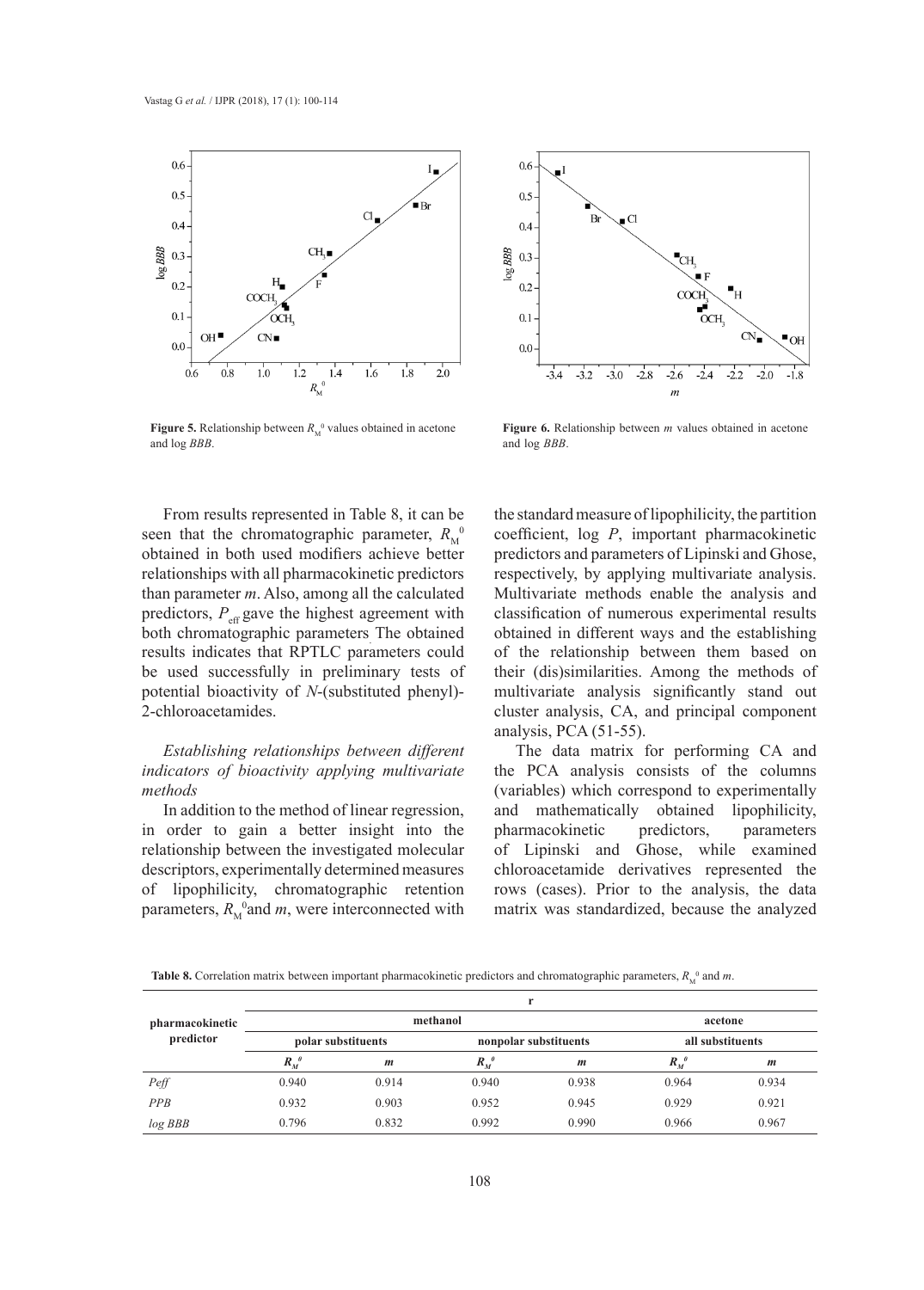

**Figure 7.** Dendrogram of bioactivity parameters of examined chloroacetamides.



Figure 7. Dendrogram of bioactivity parameters of examined<br>Figure 8. Dendrogram of examined Figure 8. Dendrogram of examined derivatives chloroacetamides based on their parameters of bioactivity.

of bioactivity.

data were measured on different scales.

As the measure of dissimilarity between objects, in CA the Euclidean distance was used, while the Ward's linkage method was applied for testing the linkage measure. As results of cluster analysis for different parameters of bioactivity was obtained dendrogram which is shown in Figure 7 and the other one for the investigated chloroacetamides presented in Figure 8.

Figure 7 shows the separation of the analyzed data into two clusters. The first cluster contains the chromatographic parameter *m* (obtained in both used modifiers) and parameters of Lipinski and Ghose which mainly refer to the number of atoms (total, hydrogen bond acceptors, hydrogen contains the rest of derivatives. From Figure 8 bond donors). This confirmed the already known phenomenon that the parameter  $m$  is directly related to the characteristics of solute (39).

In the second cluster the rest of lipophilicity parameters are placed, all pharmacokinetic parameters are praced, an pharmacokinetic of the are the unsubstituted compound and predictors and MW, MR. Inside the second derivatives with  $-CH<sub>3</sub>$  and  $-F$  as substituents. cluster subcluster can be noticed, which contain The derivative with -F as substituent is seclus MW, MR and chromatographic constant  $R_{\rm M}^{\rm O}$ obtained in methanol. Separation of MW and given which has a high polarization force. MR from other parameters of Lipinski and Ghose confirms the fact that these two properties are more related to biomolecular interactions, hence theoretically influences the lipophilicity (MW) and pharmacokinetic behavior (MR) of the compound (56). Also, it is noticeable that the apartness of the chromatographic parameter *m* 

from chromatographic retention constant  $R_M^0$  and  $\log P$  what was registered in the literature earlier (57). This grouping of the obtained lipophilic parameters indicates a higher similarity of the chromatographic retention constant  $R_M^0$  to the log *P* and a greater influence on the pharmacokinetic predictors than the chromatographic parameter *m* at given conditions. The cluster analysis of chloroacetamides which can show the influence of nature of the substituents in the molecules on their bioactivity, was resulted with dendrogam which has two clearly defined clusters (Figure 8). In the first cluster derivatives having halogen as substituent are grouped, while the second contains the rest of derivatives. From Figure 8 it can also be noted that the second cluster is divided into two subclusters. One subclusters includes the compounds with polar substituents  $(-OH, -CN, 3CN, COCH<sub>3</sub>, OCH<sub>3</sub>)$  and in the other are the unsubstituted compound and derivatives with  $-CH_3$  and  $-F$  as substituents. The derivative with -F as substituent is secluded from other derivatives with halogen substituents given which has a high polarization force. 

Besides the cluster analysis, the principal component analysis was conducted. It is a significant multivariate method since it provides identification and elimination of the redundant data from the experimental results, therefore ensuring the required reduction in their number with a minimal wastage of information. By PCA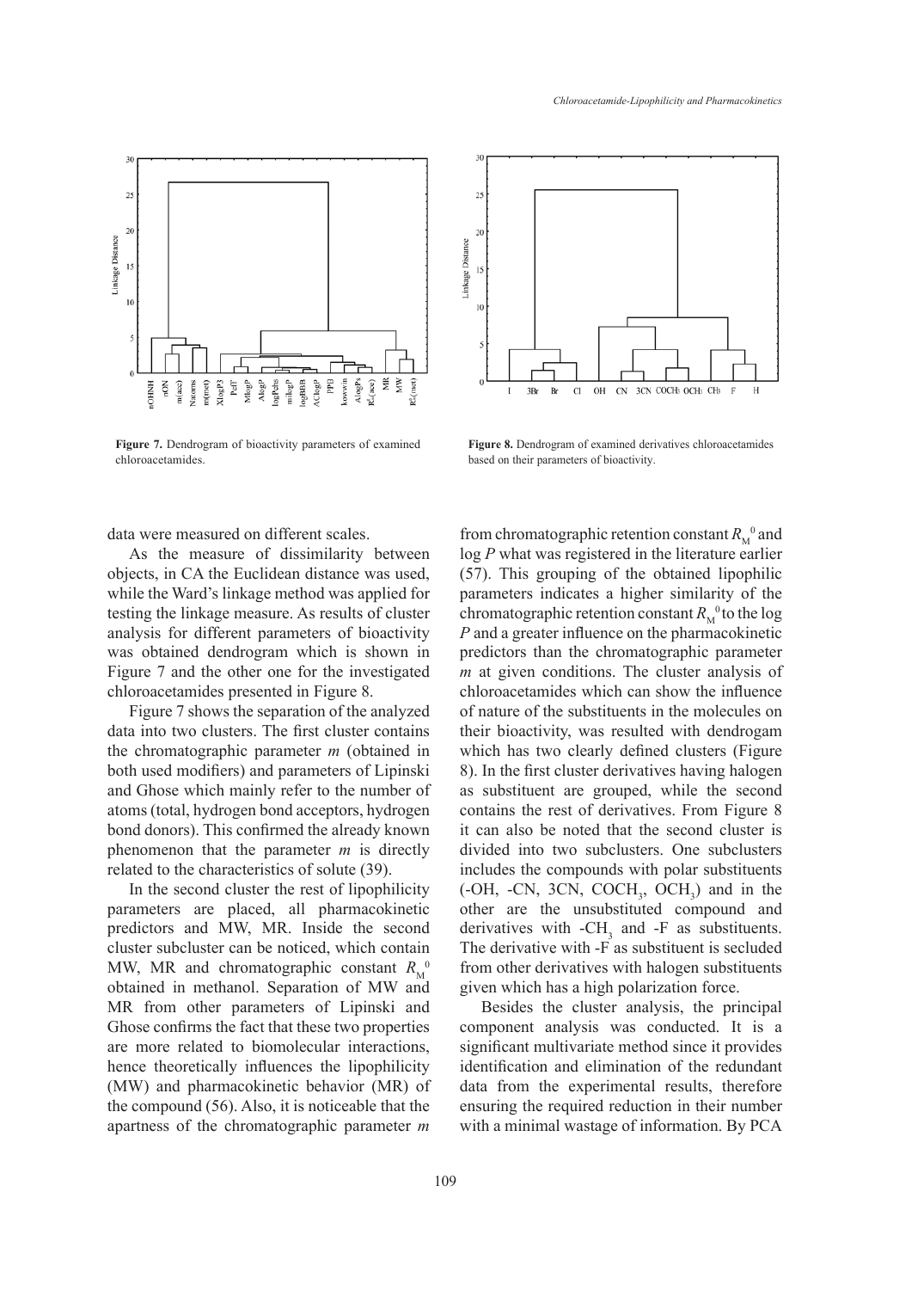

 $1.0$  $\bullet$  MR  $0.8\,$  $nON$ 0.6  $\bullet$  Natoms  $\bullet$  MW  $0.4$ PC2 (2.57%) PPB  $R_M^0$ (met) 0.2  $\bullet$  nOHNH  $0.0$  $\bullet$  m(ace)  $R_M^0(ace)$  $-0.2$  $\bullet$  m(met)  $-0.4$ all logP+logBBB+Peff  $-1.0$  $-0.5$  $0.5$  $0.0$  $1.0$ PC1 (75.20%)

**Figure 9.** Eigenvalues of correlation matrix for the examined chloroacetamides based on the parameters of bioactivity. **Figure 9.** Eigenvalues of correlation matrix for the examined Figure 10. Loading plots as a result of PC1 versus PC2.

the original data matrix was decomposed into extent than paramet loading (lipophilic parameters, pharmacokinetic parameters predictors, parameters of Lipinski and Ghose) and score (tested chloroacetamides) vectors, from Figure 10 within t whereby new variables-principal components were obtained (Figure 9).

As can be observed from Figure 9, five principal components have described 98.02% (PC1 75.20%, PC2 9.62%, PC3 9.07%, PC4 2.57% and PC5 1.56%) of total variance in the data.

By comparing the obtained PCs of variables (parameters of Lipinski and Ghose, experimentally and mathematically determined lipophilicity and pharmacokinetic predictors), the loading plots were obtained (Figure 10).

This dependence of the two first principal components resulted in the separation of the examined descriptors into two characteristic groups based on the PC1 values. One group is described by the negative PC1 and includes *m* values, nON, nOHNH and natoms thus demonstrating already observed connection between them. The second involves mathematically obtained log *P-*values, chromatographic parameters  $R_M^0$  determined in both used modifiers, pharmacokinetic predictors, MW and MR (positive PC1). By this has been confirmed again that chromatographic constant  $R_M^0$  corresponds to the parameter  $\log P$  and to the selected pharmacokinetic predictors in greater

extent than parameter *m*. Such distribution of parameters confirmed the results previously detected by the cluster analysis. As can be seen from Figure 10 within the existing group, the PC2 value can classify the parameters in finer way according to the nature of the information they carry. The chromatographic parameter *m* obtained in both applied modifiers has negative PC2 and stand apart from the theoretical parameters relating to the number of atoms. On the other hand a very close grouping can be observed of chromatographic constant,  $R_M^0$  obtained in both of the used modifiers with standard lipophilic parameters and pharmacokinetic predictors. A slightly greater similarity is thereby registered in the case of  $R_M^0$  obtained in acetone than in methanol. Descriptors MW and MR in the loading plots appear as outliers.

In addition, the PCA enabled important classification of the investigated chloroacetamide derivatives based on differences in their lipophilicity and pharmacokinetics. The correlation of the two main components for the analyzed chloroacetamides (score plot) is illustrated in Figure 11. The nature of the substituent -R caused grouping of the compounds which was registered in literature (58).

Differences between them are reflected in the value of PC1. One group includes derivatives with polar substituents and negative values of PC1, while the second group encompasses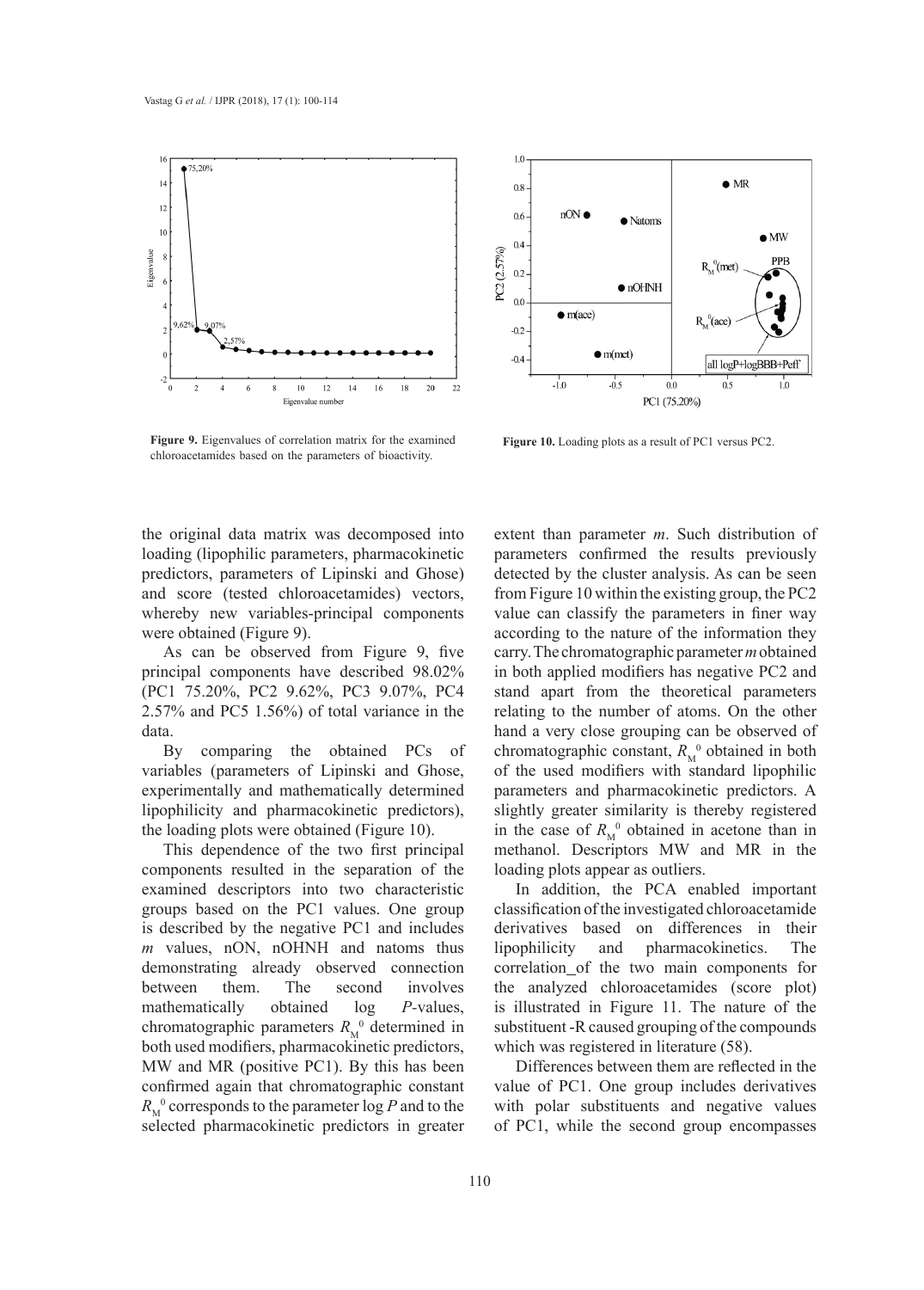

**Figure 11.** Score plots as a result of PC1 versus PC2. **Figure 12.** Score plots as a result of PC1 versus PC5. **Figure 12.** Score plots as a result of PC1 versus PC5. **Figure 11.** Score plots as a result of PC1 versus PC2.

compounds with non-polar substituents (except -H and -F) and they are characterized by the positive PC1. The most negative value of PC1 has a compound with -OH group as a substituent and the most positive PC1 is registered for the most lipophilic compound, with more voluminous halogen substituent (-I as substituent). It is obvious that the compounds with the negative value PC1 at the same time are divided based on the value of PC2. Thus, derivatives with polar substituents (positive PC2) are separated from the compounds with -H and -F (negative PC2). Again, the results obtained by the PCA analysis are very similar to the CA results, but the PCA is more subtle given that the derivative with a -CH<sub>3</sub> substituent is classified as lipophilic.

Other interdependencies between the main components did not give any significant distribution of the examined compounds. However, regardless of the small value of the PC5 (1.56%) the important distribution of the analyzed chloroacetamides by PC1-PC5 correlation was registered (Figure 12).

Namely, derivatives with -Br and -CN in position 3 (positive PC5) are separated from the derivatives with same substituent in position 4 (negative PC5). Thereby, it is confirmed that the additional advantage of the PCA is representing its high sensitivity for detecting extremely small differences between the compounds with the same substituent in different positions in which the experimental and theoretical methods



for determining lipophilicity with sufficient visibility could not be done.  $\mathcal{L}$  additional advantage of the PCA is representing its high sensitivity for detecting its high sensitivity for detecting its high sensitivity for detecting its high sensitivity for detecting its high sensitivity for

#### **Conclusion Conclusion**

Derivatives of *N*-(substituted phenyl)-2chloroacetamides were studied with the goal of predicting their potential biological activity by fulfilling the rules of bioactivity (Lipinski and Ghose) and determining their lipophilicity, experimentally by RPTLC in presence of methanol and acetone, and computationally by applying software package.

By applying the classic linear regression analysis and chemometric methods (CA and PCA) the presumed measures of lipophilicity (biological activity) such as chromatographic retention parameter,  $R_M^0$  and *m*, were found to be in a good relationship with partition coefficient, log *P*, as a standard criteria of lipophilicity (average correlation coefficient,  $r = 0.947$ ) and with significant pharmacokinetic predictors, *P*eff, *PPB* and log *BBB* (average correlation coefficient,  $r = 0.931$ ). More concretely, the chromatographic retention constant,  $R_{\rm M}^{0}$  gave stronger dependencies under the existing conditions with the used descriptors than parameter *m*. In addition, the multivariate methods provided an essential sensitivity for the distribution of data according to their similarities and differences which could be decisive in the preliminary tests of the biological potential of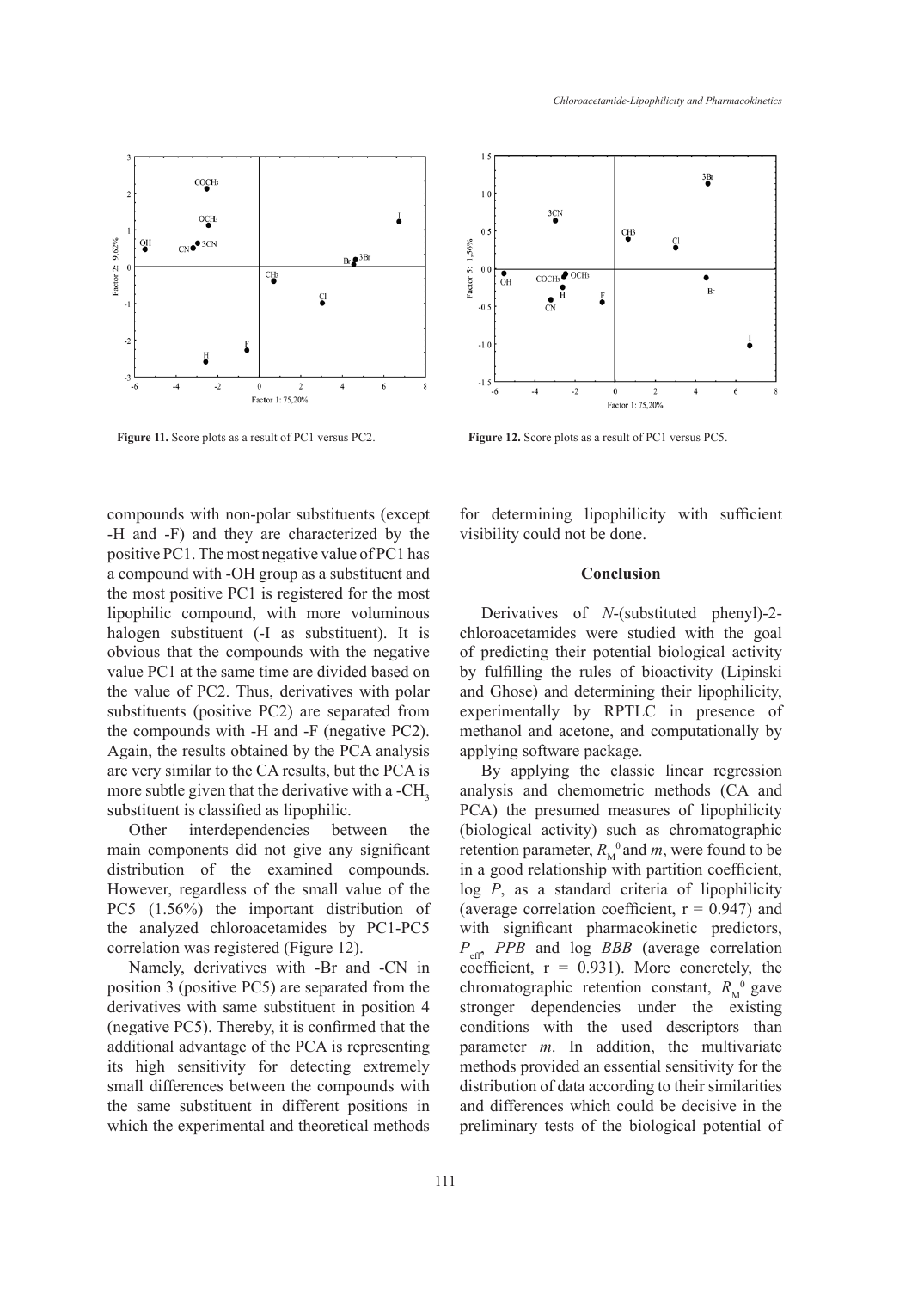the compounds.

The results of all the conducted correlation methods pointed that the chromatographic parameters,  $R_M^0$  and *m*, determined by applying RPTLC offer the possibility for a more complete understanding and reliable prediction of properties (lipohilicity, pharmacokinetics, bioavailability) which indicate the biological activity of *N*-(substituted phenyl)-2 chloroacetamides at the earliest phase of modern design of bio agents.

#### **Acknowledgements**

The results presented in this paper are part of the Project No. 172013 supported by the Ministry of Education, Science and Technological Development of the Republic of Serbia. The authors are grateful to the team of SimulationsPlus for providing a free trial version.

#### **References**

- (1) Calderone V, Fiamingo FL, Amato G, Giorgi I, Livi O, Martelli A and Martinotti E. 1,2,3-Triazol-<br>carboxanilides and 1,2,3-triazol-(N-benzyl)and  $1,2,3$ -triazol-(N-benzyl)carboxamides as BK-potassium channel activators. XII. *Eur. J. Med. Chem.* (2008) 43: 2618-26.
- Urbahns K, Woltering M, Nikolic S, Pernerstorfer J, (2) Bischoff H, Dittrich-Wengenroth E and Lustig K. Glycine amides as PPARα agonists. *Bioorg. Med. Chem. Lett.* (2010) 20: 3376-9.
- (3) Banerjee PS and Sharma PK. New antiepileptic agents: Structure-activity relationships. *Med. Chem. Res.* (2012) 21: 1491-508.
- Choi M, Jo H, Park HJ, Sateesh Kumar A, Lee J, Yun J, (4) Kim Y, Han SB, Jung JK, Cho J, Lee K, Kwak JH and Lee H. Design, synthesis, and biological evaluation of benzofuran- and 2,3-dihydrobenzofuran-2-carboxylic acid N-(substituted)phenylamide derivatives as anticancer agents and inhibitors of NF-κB. *Bioorg. Med. Chem. Lett.* (2015) 25: 2545-9.
- Papadopoulou MV, Bloomer WD, Rosenzweig HS, (5) Wilkinson SR and Kaiser M. Novel nitro(triazole/ imidazole)-based heteroarylamides/sulfonamides as potential antitrypanosomal agents. *Eur. J. Med. Chem.*  (2014) 87: 79-88.
- (6) Bardiot D, Thevissen K, De Brucker K, Peeters A, Cos P, Taborda CP, McNaughton M, Maes L, Chaltin P, Cammue BPA and Marchand A. 2-(2-Oxo-morpholin-3-yl)-acetamide derivatives as broad-spectrum antifungal agents. *Eur. J. Med. Chem.* (2015) 58: 1502- 12.
- Wan R, Zhang JQ, Han F, Wang P, Yu P and He (7)

Q. Synthesis and insecticidal activities of novel 1,3,4-thiadiazole 5-fluorouracil acetamides derivatives: An RNA interference insecticide. *Nucleosides Nucleotides Nucleic Acids* (2011) 30: 280-92.

- Arutyunyan NS, Akopyan LA, Nazaryan RL, Gevorgyan (8) GA, Stepanyan GM, Paronikyan RV and Panosyan GA. Synthesis and antibacterial activity of oxalates and acetamides of {2-[2-Sopropyltetrahydropyran-4-yl-4-(4-luorophenyl)]Ethyl}Arylamines. *Pharm. Chem. J.* (2013) 47: 490-3.
- Consalvi S, Alfonso S, Di Capua A, Poce G, Pirolli A, Sabatino M, Ragno R, Anzini M, Sartini S, La Motta C, Di Cesare Mannelli L, Ghelardini C and Biava M. Synthesis, biological evaluation and docking analysis of a new series of methylsulfonyl and sulfamoyl acetamides and ethyl acetates as potent COX-2 inhibitors. *Bioorg. Med. Chem. Lett.* (2015) 23: 810- 20. (9)
- $(10)$  Ali R and Siddiqui N. New benzo[d]thiazol-2yl-aminoacetamides as potential anticonvulsants: synthesis, activity and prediction of molecular properties. *Arch. Pharm.* (2015) 348: 254-65.
- (11) Saeedi M, Goli F, Mahdavi M, Dehghan G, Faramarzi MA, Foroumadi A and Shafiee A. Synthesis and biological investigation of some novel sulfonamide and amide derivatives containing coumarin moieties. *Iran. J. Pharm. Res.* (2014) 13: 881-92.
- Addla D, Jallapally A, Gurram D, Yogeeswari P, Sriram (12) D and Kantevari S. Design, synthesis and evaluation of 1,2,3-triazole-adamantylacetamide hybrids as potent inhibitors of Mycobacterium tuberculosis. *Bioorg. Med. Chem. Lett.* (2014) 24: 1974-9.
- (13) Shruthi N, Poojary B, Kumar V, Prathibha A, Hussain MM, Revanasiddappa BC and Joshi H. Synthesis and biological evaluation of N-(substituted phenyl)- 2-(5H-[1,2,4]triazino[5,6-b]indol-3-ylsulfanyl) acetamides as antimicrobial, antidepressant, and anticonvulsant agents. *Russ. J. Bioorg. Chem.* (2015) 41: 223-30.
- (14) Knaack M, Emig P, Bats JW, Kiesel M, Müller A and Günther E. Synthesis and characterization of the biologically active 2-[1-(4-chlorobenzyl)-1H-indol-3-yl]-2-oxo-N-pyridin-4-yl acetamide. *Eur. J. Org. Chem.* (2001) 20: 3843-7.
- Ghorab MM, Alsaid MS, Ghabour HA and Fun HK. (15) Synthesis, crystal structure and antitumor activity of novel 2-cyano-N-(quinolin-3-yl)acetamide. *Asian J. Chem.* (2014) 26: 7389-92.
- (16) Chiou CT, Lee WC, Liao JH, Cheng JJ, Lin LC, Chen CY, Song JS, Wu MH, Shia KS and Li WT. Synthesis and evaluation of 3-ylideneoxindole acetamides as potent anticancer agents. *Eur. J. Med. Chem.* (2015) 98: 1-12.
- (17) Tran PT, Kim HS, Ann J, Kim SE, Kim C, Hong M, Hoang VH, Ngo VTH, Hong S, Cui M, Choi S, Blumberg PM, Frank-Foltyn R, Bahrenberg G, Stockhausen H, Christoph T and Lee J. α-Substituted 2-(3-fluoro-4-methylsulfonamidophenyl)acetamides as potent TRPV1 antagonists. *Bioorg. Med. Chem.*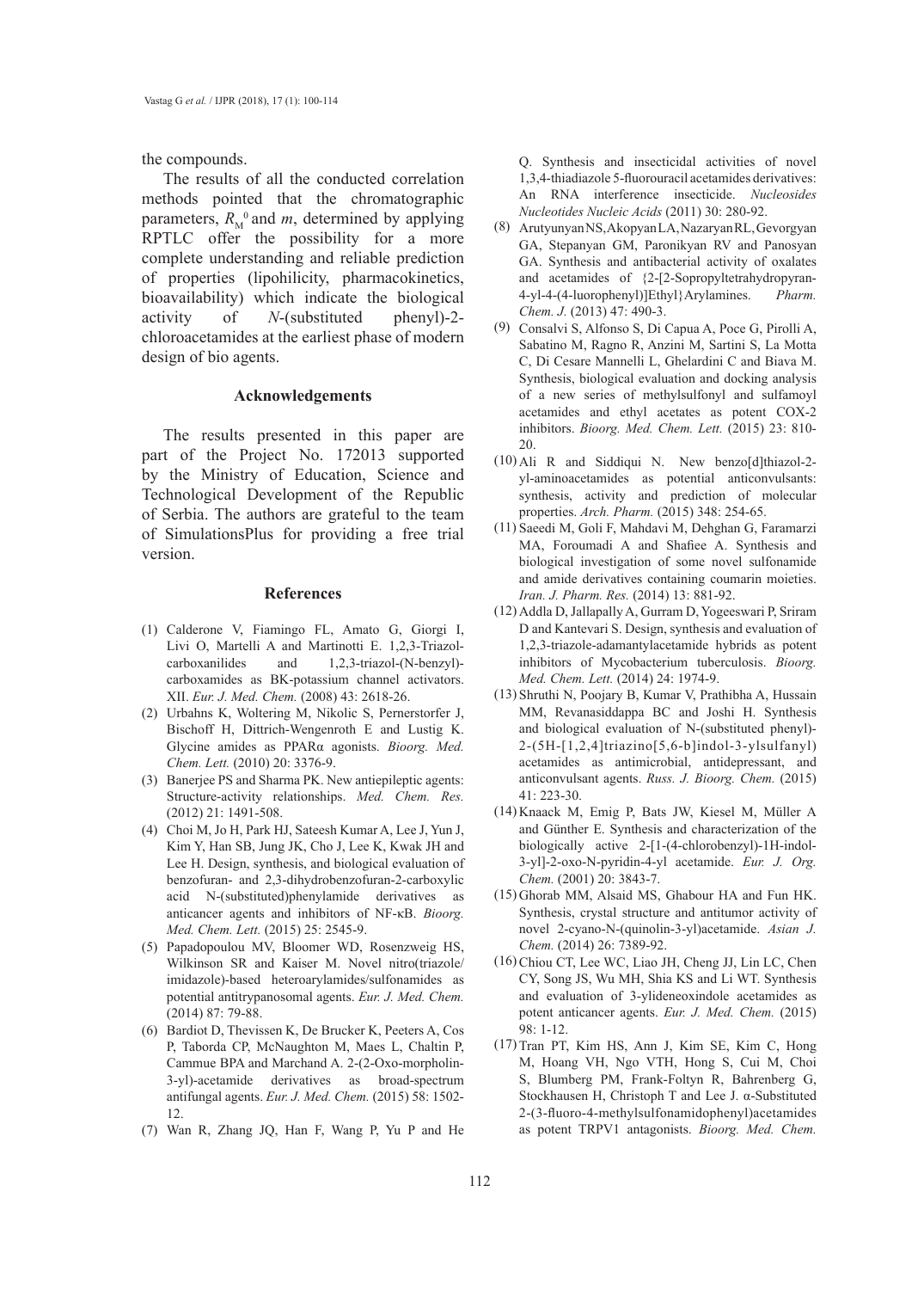*Lett.* (2015) 15: 2326-30.

- (18) Orr STM, Beveridge R, Bhattacharya SK, Cameron KO, Coffey S, Fernando D, Hepworth D, Jackson MV, Khot V, Kosa R, Lapham K, Loria PM, McClure KF, Patel J, Rose C, Saenz J, Stock IA, Storer G, Von Volkenburg M, Vrieze D, Wang G, Xiao J and Zhang Y. Evaluation and synthesis of polar aryl- and heteroaryl spiroazetidine-piperidine acetamides as ghrelin inverse agonists. *ACS Med. Chem. Lett.* (2015) 6: 156-61.
- (19) Moorthy NSHN, Ramos MJ and Fernandes PA. Structural analysis of 2-piperidin-4-yl-actamide derivatives for hERG blocking and MCH R1 antagonistic activities. *Curr. Drug Discov. Technol.* (2012) 9: 25-38.
- (20) Paul SM, Mytelka DS, Dunwiddie CT, Persinger CC, Munos BH, Lindborg SR and Schacht AL. How to improve RD productivity: The pharmaceutical industry's grand challenge. *Nat. Rev. Drug Discov*. (2010) 9: 203-14.
- (21) Ghose AK, Viswanadhan VN and Wendoloski JJ. A knowledge-based approach in designing combinatorial or medicinal chemistry libraries for drug discovery. 1. A qualitative and quantitative characterization of known drug databases*. J. Comb. Chem*. (1999) 1: 55- 68.
- (22) Lipinski CA. Lead- and drug-like compounds: The rule-of-five revolution. *Drug Discov. Today Technol.* (2004) 1: 337-41.
- $(23)$  Ece A and Sevin F. The discovery of potential cyclin A/CDK2 inhibitors: A combination of 3D QSAR pharmacophore modeling, virtual screening, and molecular docking studies. *Med. Chem. Res.* (2013) 22: 5832-43.
- (24) Georgey H. Synthesis, cytotoxic activity and 2D-QSAR study of some imidazoquinazoline derivatives. *Molecules* (2014) 19: 3777-92.
- $(25)$  Zhou C, Zou F, Xu Y, Zhang L and Zha X. Identification of new non-steroidal TGR5 agonists using virtual screening with combined pharmacophore models. *Med. Chem. Res.* (2015) 24: 2561-72.
- $(26)$  Fujita T, Iwasa J and Hansch CA. New substituent constant, π, derived from partition coefficients. *J. Am. Chem. Soc.* (1964) 86: 5175-80.
- (27) Leo A, Hansch C and Elkins D. Partition coefficients and their uses. *Chem. Rev.* (1971) 7: 525-616.
- $(28)$  Kalász H, Benko B, Gulyás Zs and Tekes K. Lipophilicity determination using both TLC and calculations. *J. Liq. Chromatogr. Relat. Technol.*  (2009) 32: 1342-58.
- (29) Oros Gy and Cserháti T. Relationship between the calculated physicochemical parameters and reversed phase thin-layer chromatographic retention behavior of carboxamide fungicides and related compounds. *J. Liq. Chromatogr. Relat. Technol.* (2010) 33: 880-93.
- Vaštag D, Perišić-Janjić N, Tomić J and Petrović (30) S. Evaluation of the lipophilicity and prediction of biological activity of some N-cyclohexyl-Nsubstituted-2-phenylacetamide derivatives using RP-TLC. *J. Planar Chromatogr. -Mod. TLC* (2011) 24:

435–40.

- J, Karljiković-Rajić K, Trbojević-Stanković J, Stojimirović B and Vladimirov S. The lipophilicity examination of some ACE inhibitors and hydrochlorothiazide on cellulose in RP thin-layer chromatography. *Iran. J. Pharm. Res.* (2012) 11: 763- 70. (31) Odović
- (32) Tache F, Nașcu-Briciu RD, Sârbu C, Micăle F and Medvedovici A. Estimation of the lipophilic character of flavonoids from the retention behavior in reversed phase liquid chromatography on different stationary phases: A comparative study. *J. Pharm. Biomed. Anal*. (2012) 57: 82-93.
- Waterhouse RN. Determination of lipophilicity and its (33) use as a predictor of blood-brain barrier penetration of molecular imaging agents. *Mol. Imaging Biol.* (2003) 5: 376-89.
- (34) Milošević N, Janjić N, Milić N, Milanović M, Popović J and Antonović D. Pharmacokinetics and toxicity predictors of new s-triazines, herbicide candidates, in correlation with chromatogrpahic retention constants. *J. Agric. Food Chem.* (2014) 62: 8579-85.
- http://www.vcclab.org Accessed May 2011. (35)
- http://www.molinspiration.com Accessed May 2015. (36)
- http://www.chemsilico.com Accessed May 2011. (37)
- http://www.simulations-plus.com September 2013. (38)
- (39) Szymański P, Skibiński R, Liszka M, Jargieło I, Mikiciuk-Olasik E and Komsta Ł. A TLC study of the lipophilicity of thirty-two acetylcholinesterase inhibitors - 1,2,3,4-tetrahydroacridine and 2,3-dihydro-1H-cyclopenta[b] quinoline derivatives. *Cent. Eur. J. Chem.* (2013) 11: 927-34.
- Sârbu C, Onişor C, Posa M, Kevresan S and Kuhajda (40) K. Modeling and prediction (correction) of partition coefficients of bile acids and their derivatives by multivariate regression methods. *Talanta* (2008) 75: 651-7.
- (41) Oros Gy and Cserháti T. Relationship between the calculated physicochemical parameters and reversed phase thin-layer chromatographic retention behavior of carboxamide fungicides and related compounds*. J. Liq. Chromatogr. Relat. Technol*. (2010) 33: 880-93.
- Biagi GL, Barbaro AM, Sapone A and Recanatini M. (42) Determination of lipophilicity by means of reversedphase thin-layer chromatography: I. Basic aspects and relationship between slope and intercept of TLC equations. *J. Chromatogr. A* (1994) 662: 341-61.
- Wishart DS. Improving early drug discovery through (43) ADME modelling: An overview. *Drugs R D* (2007) 8: 349-62.
- Logan C. Use of animals for the determination of (44) absorption and bioavailability. In: van de Waterbeemd H, Lennernäs H and Artursson P. (eds.) *Drug Bioavailability: Estimation of Solubility, Permeability, Absorption and Bioavailability*. Wiley-VCH Verlag GmbH & Co., Weinheim (2003) 132-58.
- (45) Chiou WL. The rate and extent of oral bioavailability versus the rate and extent of oral absorption: Clarification and recommendation of terminology. *J.*